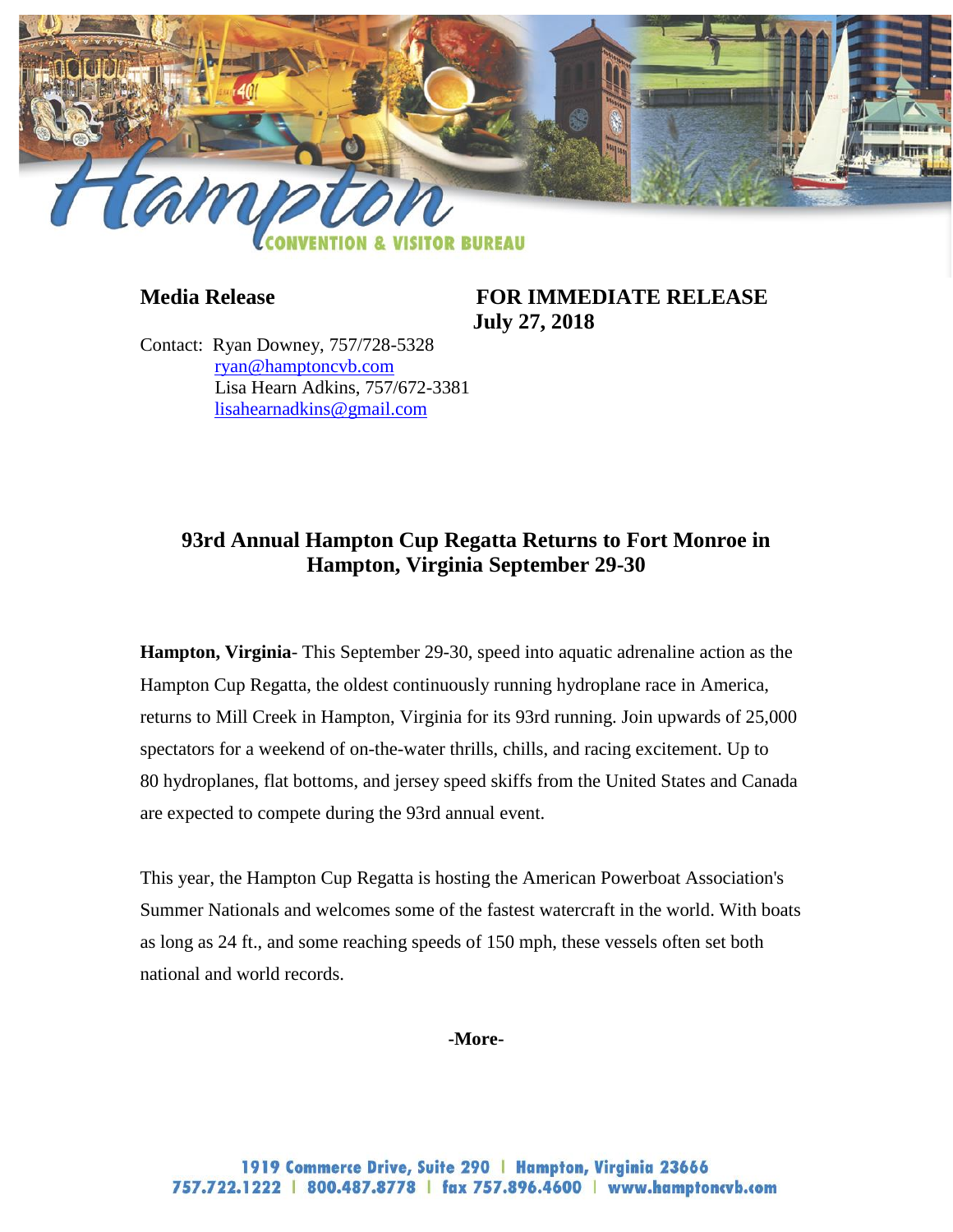### **93rd Annual Hampton Cup Regatta Returns to Fort Monroe in Hampton, Virginia September 29-30- Page 2**

Best of all, the Hampton Cup Regatta is one of the last remaining boat races in the country free of charge! In 2018, Hampton hosts up to 14 classes of the fastest hydroplanes in North America. Considered the loudest piston-powered racing boats in the world, these hydroplanes are sure to have on-lookers marveling.

On Saturday and Sunday, racing starts at approximately 11:00 a.m. (bridge opens at approximately 10:00 a.m.) and ends by 5:00 p.m. in Mill Creek, located at the entrance of Fort Monroe from the East Mercury Boulevard Bridge in Hampton, Virginia.

There will be a kickoff event taking place at Oozlefinch Craft Brewery at 81 Patch Rd on Fort Monroe the evening of Friday, September 28th. A multitude of craft beer favorites will be tap. Music by The Jason Cale Band begins at 7:00 p.m. Food trucks will also be on site, including Flame and Pie. Music by Brackish Water Jamboree (Saturday, September 29) and Zen Mojo (Sunday, September 30) will entertain in the main spectator area of the Mercury Blvd Bridge between race heats (1:00 p.m. - 4:00 p.m. each day). There will be food trucks including Kona Ice, Papa John's Pizza and Super Steve's Snacks.

Souvenir programs, annual limited edition T-shirts, as well as other collectibles, will be on sale. Everyone's favorite car show will also be returning. This year, the children's area will feature games and activities hosted by Calvary Assembly of God and the Fort Monroe YMCA, among others. Pirates from Blackbeard's Crew will be returning to pillage and educate. There will also be ATM machines on the bridge for the duration of the weekend.

Lawn chairs are highly encouraged as bleacher seating is extremely limited. Attendees

**-More-**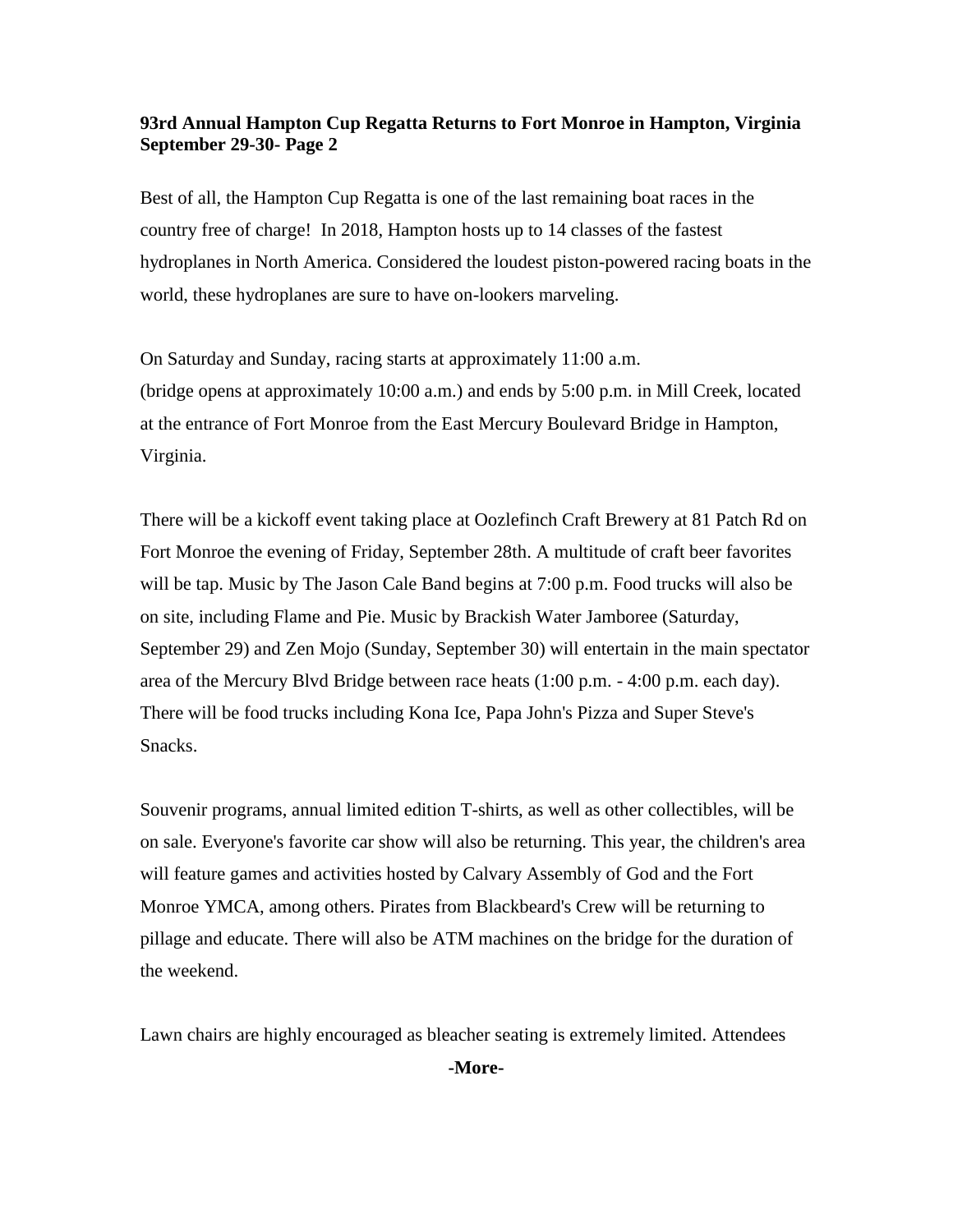## **93rd Annual Hampton Cup Regatta Returns to Fort Monroe in Hampton, Virginia September 29-30- Page 3**

are also encouraged to bring pop-up tents or umbrellas for shade, however owners are responsible for securing them and are encouraged to share as needed.

Outside food & beverages, coolers, pets (other than service animals), bikes, skates, hoverboards and skateboards are not permitted. Special allowances are made for infants and those with special needs. All bags are subject to search.

Admission is FREE due to generous support by The City of Hampton, Lockwood Bros., Old Point National Bank, Wynne Ford, M. Price Distributing, the Baumann Family, Atlantic Communications, Bayport Credit Union, Dodd RV, Liberty Tax Service, GJBTV.com, SKY4 TV, FM99, Oozlefinch Craft Brewery, Coco-Cola, Langley Speedway, Herc Rentals and Hampton Roads Event Rentals.

## **93rd annual Hampton Cup Regatta**

September 29-30, 2018 Saturday, September 29: 10:00 a.m. - 5:00 p.m.\* Sunday, September 30: 10:00 a.m. - 5:00 p.m.\* Mill Creek between Phoebus and the entrance of Fort Monroe Hampton, VA 23663

*\*If there are weather delays, racing will continue after the rain up until sunset. Races will not be canceled unless a complete rain out.*

For more information on the  $93<sup>rd</sup>$  annual Hampton Cup Regatta, check out [www.hamptoncupregatta.com](http://www.hamptoncupregatta.com/) or dial 757/727-8311.

The oldest continuous inboard race in America, Hampton Cup Regatta was first held in 1926 in the Hampton River. The regatta is the largest sporting event in Hampton, drawing spectators from as far away as Canada and having drawn racers from as far away as New Zealand.